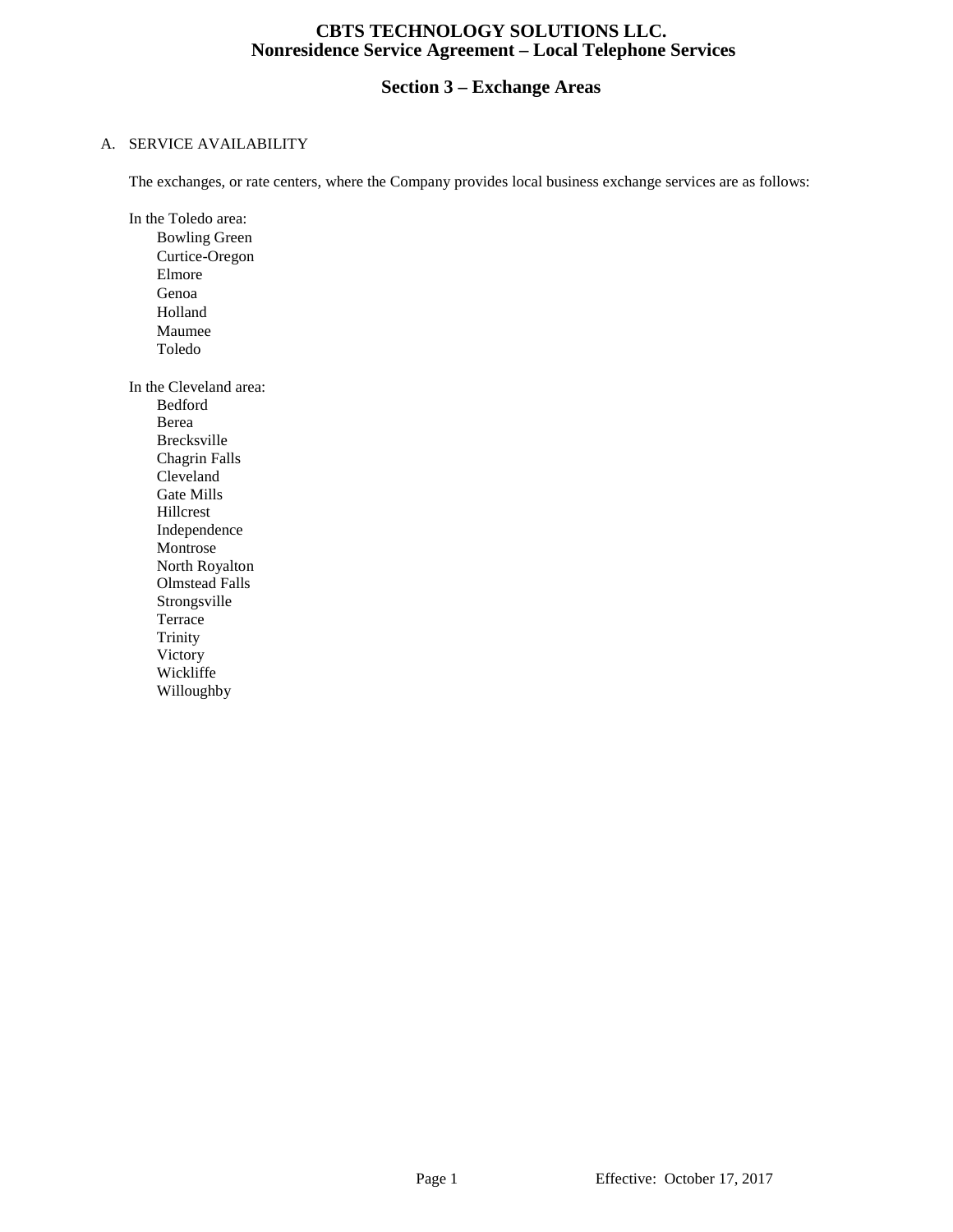## **Section 3 – Exchange Areas**

#### B. LOCAL CALLING AREAS

The following is a list of the specific local calling area for each exchange in the Company's serving area.

| Exchange             | Exchanges in Local Calling Area                                                                                                                                                                                                                                                                                                                                                                |
|----------------------|------------------------------------------------------------------------------------------------------------------------------------------------------------------------------------------------------------------------------------------------------------------------------------------------------------------------------------------------------------------------------------------------|
| In the Toledo Area:  |                                                                                                                                                                                                                                                                                                                                                                                                |
| <b>Bowling Green</b> | Arcadia, Bloomdale, Bowling Green, Cygnet, Deshler, Elmore,<br>Fostoria, Genoa, Gibsonburg, Grand Rapids, Grelton-Malinta,<br>Haskins-Tontogany, Helena, Holland, Liberty Center, Luckey,<br>Maumee, Mc Clure, Moline, Neapolis, North Baltimore,<br>Pemberville, Perrysburg, Portage, Rising Sun, Stony Ridge,<br>Swanton, Toledo, Van Buren, Waterville, Wayne-Bradner, Weston,<br>Woodville |
| Curtice-Oregon       | Curtice-Oregon, Elmore, Genoa, Gibsonburg, Helena, Holland,<br>Lindsey, Luckey, Maumee, Moline, Oak Harbor, Pemberville,<br>Perrysburg, Sylvania, Toledo, Waterville, Woodville                                                                                                                                                                                                                |
| Elmore               | Bettsville, Bowling Green, Curtice-Oregon, Elmore, Fremont,<br>Genoa, Gibsonburg, Helena, Lindsey, Luckey, Maumee, Moline,<br>Oak Harbor, Old Fort, Pemberville, Perrysburg, Port Clinton,<br>Rising Sun, Stony Ridge, Toledo, Wayne-Bradner, Woodville                                                                                                                                        |
| Genoa                | Bettsville, Bowling Green, Curtice-Oregon, Elmore, Fremont,<br>Genoa, Gibsonburg, Haskins-Tontogany, Helena, Holland,<br>Lindsey, Luckey, Maumee, Moline, Oak Harbor, Pemberville,<br>Perrysburg, Portage, Rising Sun, Stony Ridge, Toledo, Waterville,<br>Wayne-Bradner, Woodville                                                                                                            |
| Holland              | Delta, Holland, Lost Peninsula (MI), Maumee, North Sylvania<br>(MI), Perrysburg, Richfield Center-Berkey, Swanton, Sylvania,<br>Toledo, Waterville, Whitehouse, Willard, Willshire-Wren,<br>Woodville, Yorkshire                                                                                                                                                                               |
| Maumee               | Grand Rapids, Holland, Lost Peninsula (MI), Maumee, North<br>Sylvania (MI), Perrysburg, Richfield Center-Berkey, Swanton,<br>Sylvania, Toledo, Waterville, Whitehouse                                                                                                                                                                                                                          |
| Toledo               | Curtice-Oregon, Delta, Elmore, Erie (MI), Genoa, Grand Rapids,<br>Haskins,-Tontogany, Holland, Lambertville (MI), Lost Peninsula<br>(MI), Luckey, Maumee, Metamora, Moline, North Sylvania (MI),<br>Perrysburg, Richfield Center-Berkey, Stony Ridge, Swanton,<br>Sylvania, Termperance (MI), Toledo, Waterville, Whitehouse,<br>Woodville                                                     |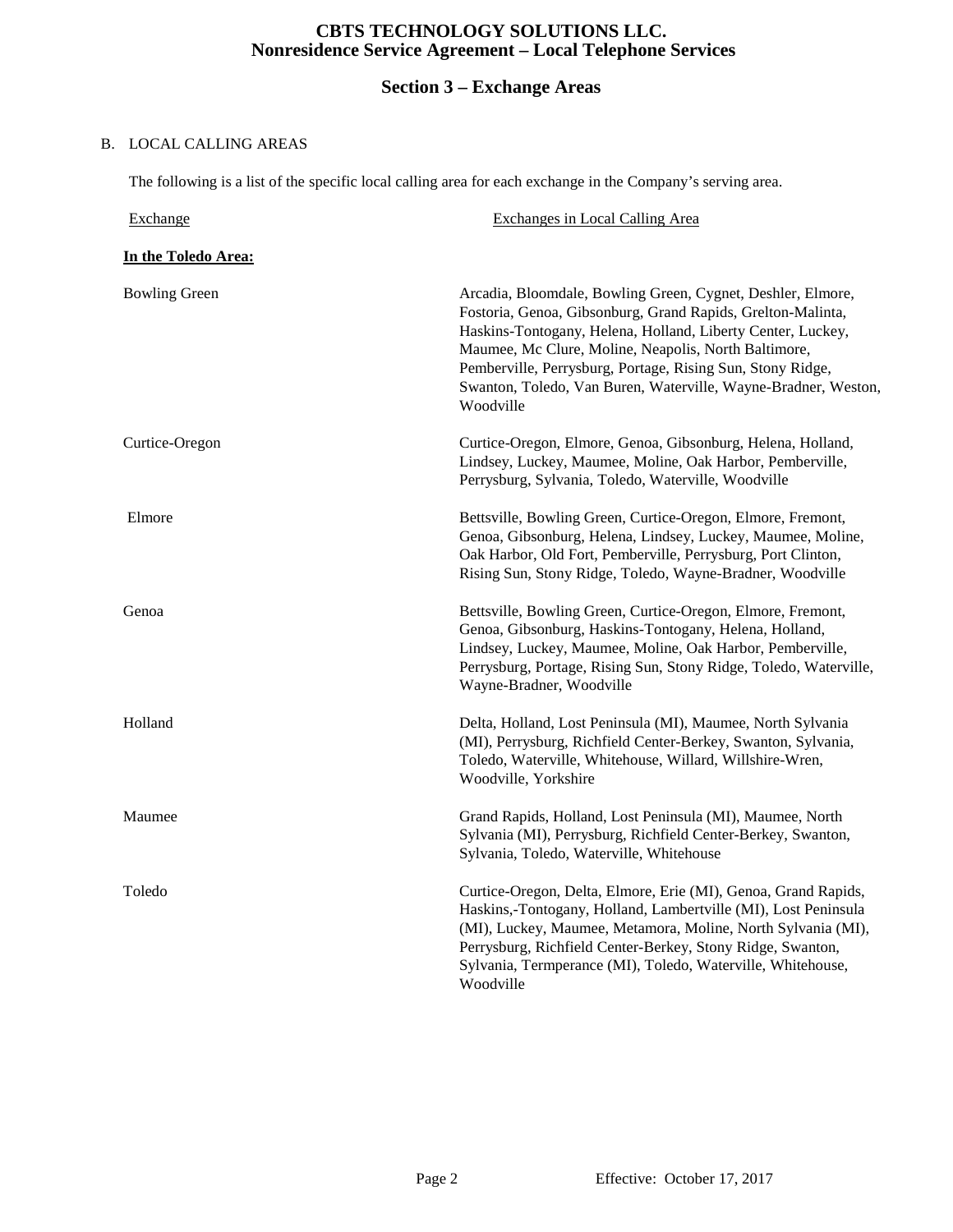## **Section 3 – Exchange Areas**

| <b>Exchange</b>        | <b>Exchanges in Local Calling Area</b>                                                                                                                                                                                                                                                                                                 |
|------------------------|----------------------------------------------------------------------------------------------------------------------------------------------------------------------------------------------------------------------------------------------------------------------------------------------------------------------------------------|
| In the Cleveland Area: |                                                                                                                                                                                                                                                                                                                                        |
| Bedford                | Aurora, Bainbridge, Brunswick, Chesterland, Cleveland<br>Metropolitan Area, Columbia Sta., Hinckley, Northfield, Richfield,<br>Russell, Twinsburg.                                                                                                                                                                                     |
| Berea                  | Aurora, Bainbridge, Brunswick, Chesterland, Cleveland<br>Metropolitan Area, Columbia Sta., Elyria, Hinckley, North Eaton,<br>Northfield, Richfield, Russell, Twinsburg.                                                                                                                                                                |
| <b>Brecksville</b>     | Aurora, Bainbridge, Bedford, Berea, Brecksville, Brunswick,<br>Chagrin Falls, Chesterland, Cleveland, Columbia Station, Gates<br>Mills, Hillcrest, Hinckley, Independence, Montrose, North<br>Royalton, Northfield, Olmsted Falls, Richfield, Russell,<br>Strongsville, Terrace, Trinity, Twinsburg, Victory, Wickliffe,<br>Willoughby |
| <b>Chagrin Falls</b>   | Aurora, Bainbridge, Brunswick, Burton, Chesterland, Cleveland<br>Metropolitan Area, Columbia Sta., Hinckley, Newbury, Northfield,<br>Richfield, Russell, Twinsburg.                                                                                                                                                                    |
| Cleveland              | Aurora, Avon Lake, Bainbridge, Brunswick, Burton, Chesterland,<br>Cleveland Metropolitan Area, Columbia Sta., East Claridon, Elyria,<br>Grafton, Hinckley, Leroy, Montville, Newbury, North Eaton,<br>Northfield, Perry, Richfield, Russell, Twinsburg, Valley City                                                                    |
| <b>Gate Mills</b>      | Aurora, Bainbridge, Brunswick, Chesterland, Cleveland<br>Metropolitan Area, Columbia Sta., East Claridon, Hinckley,<br>Kirtland, Mentor, Northfield, Richfield, Russell, Twinsburg.                                                                                                                                                    |
| Hillcrest              | Aurora, Bainbridge, Brunswick, Chesterland, Cleveland<br>Metropolitan Area, Columbia Sta., East Clairdon, Hinckley,<br>Kirtland, Northfield, Richfield, Russell, Twinsburg.                                                                                                                                                            |
| Independence           | Aurora, Bainbridge, Brunswick, Chesterland, Cleveland<br>Metropolitan Area, Columbia Sta., Hinckley, Northfield, Richfield,<br>Russell, Twinsburg.                                                                                                                                                                                     |
| Montrose               | Aurora, Bainbridge, Brunswick, Chesterland, Cleveland<br>Metropolitan Area, Columbia Sta., Hinckley, Northfield, Richfield,<br>Russell, Twinsburg.                                                                                                                                                                                     |